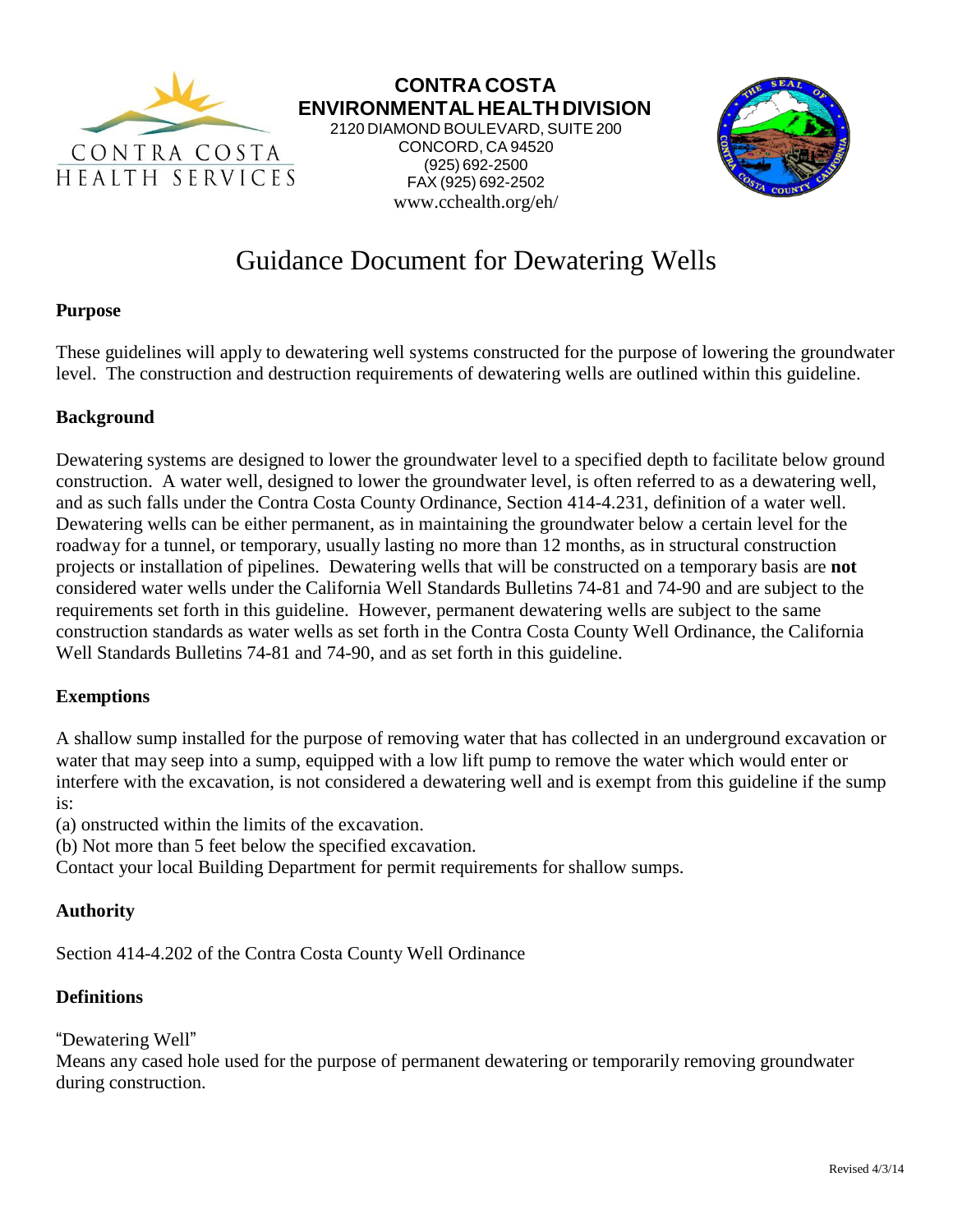## "Permanent Dewatering Well

Means any cased hole used for the purpose of permanent dewatering on a parcel or for stabilizing hillsides or earth embankments. Permanent dewatering wells are permitted on a permanent basis and a ten foot minimum sanitary seal of approved grout materials shall seal the annular space of the cased hole.

#### "Shallow Sump"

Means a low space or pit used to collect water, commonly found in the basement of homes.

## "Sump Pump"

Means a pump that is used to remove water that has accumulated in a water collecting sump pit. The water may enter via the perimeter drains of a basement waterproofing system, funneling into the pit or because of rain or natural ground water, if the basement is below the water table level.

Sump pumps are used where basement flooding happens regularly and to remedy dampness where the water table is above the foundation of a home. Sump pumps send water away from a house to any place where it is no longer problematic.

#### "Temporary Dewatering Well"

Means any cased hole that is used for temporarily removing groundwater during construction or stabilizing hillsides or earth embankments. Temporary dewatering wells are permitted to remain in place for a period not to exceed 12 months.

#### "Well or Water Wells"

Means any well, public or private, including without limitation, wells serving County and State small water systems, individual domestic use wells, industrial wells, agricultural wells, recharge or injection wells, air conditioning wells, horizontal wells, permanent test wells, dewatering wells and cathodic protection wells.

# **Requirements for the Construction of Dewatering Wells**

A dewatering well shall not be connected to any potable water system because dewatering wells are not required to meet drinking water standards. Dewatering wells are not required to be sampled for the presence of coliform bacteria or organic and inorganic contaminants.

All dewatering wells shall be constructed and abandoned by a licensed C-57 water well contractor. Pumps, wiring, and discharge lines for dewatering wells shall be installed by a licensed water well pump installation contractor or by the contractor performing the construction of the dewatering well as long as the procedures used by a licensed water well pump installer are followed. Discharge piping for the dewatering wells shall be above ground and discharge to an approved system; check with your local Building Department for discharge requirements. Current electrical codes shall also be adhered to when making electrical connections to the pump system.

# **Permitting**

Prior to the construction of a dewatering well, a permit shall be obtained from Contra Costa County Environmental Health (CCEH) in accordance with the Contra Costa County Well Ordinance Section 414-4.801. Please contact this Division for current permit fee information. The requirements for application submittal are outlined below:

a. An application and fee is required for every proposed dewatering well.

b. A dewatering well schematic.

c. A plot map showing the location of the wells. This plot map must also show any sources of contamination and any known nearby water supply wells. Existing well data can be obtained from the California State Geological Survey and/or the California State Department of Water Resources. All dewatering wells shall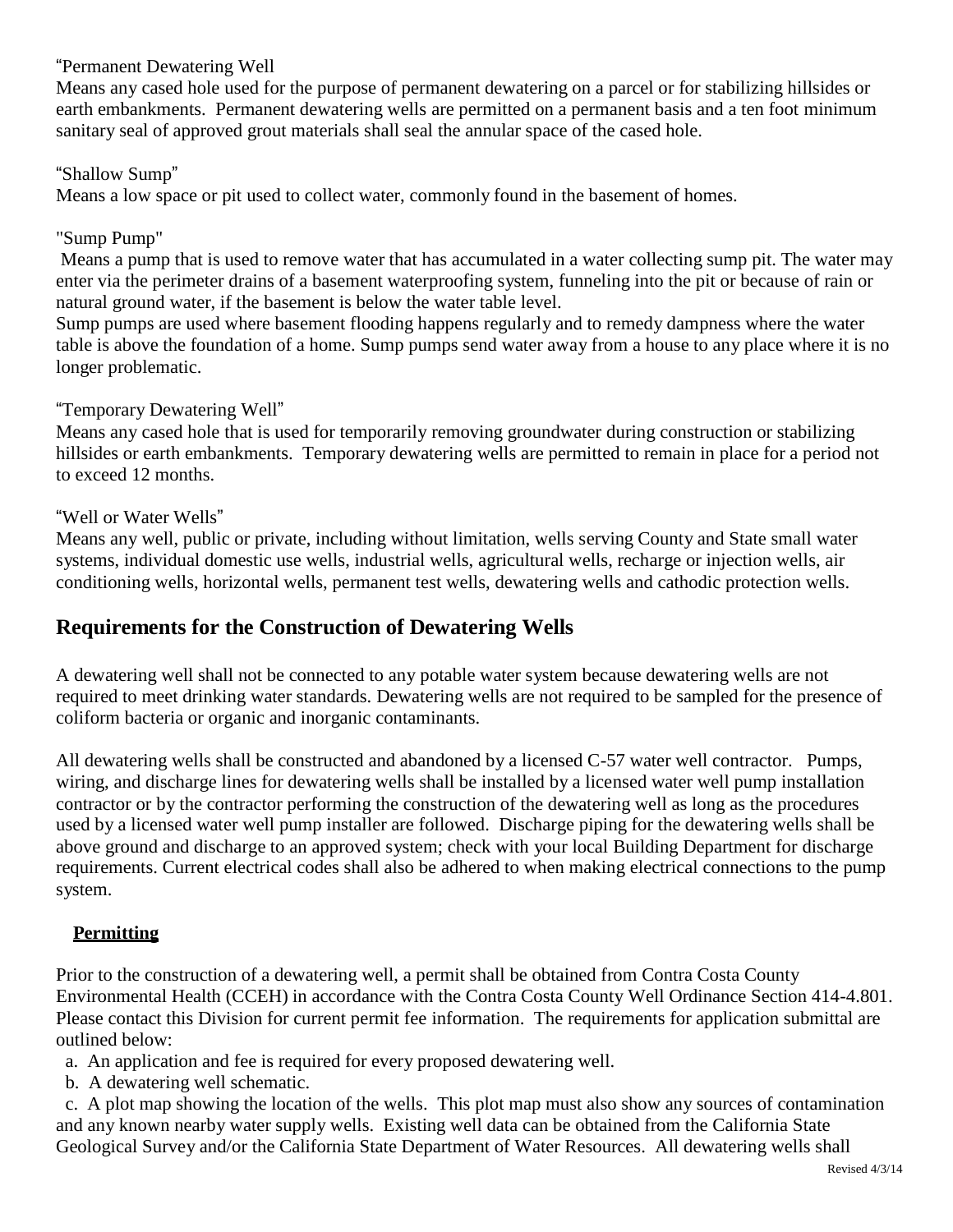maintain the required setback distances to sources of contamination. Required setbacks to sources of contamination can be found in the table below.

#### **The following horizontal separation distances are generally considered minimum distances; local conditions may require greater separation distances to ensure groundwater quality protection.**

| <b>Potential Pollution or Contamination Source</b>                                                 | <b>Minimum Horizontal Distance Between</b><br><b>Well and Potential Source</b> |
|----------------------------------------------------------------------------------------------------|--------------------------------------------------------------------------------|
| Above and below ground storage tanks and<br>associated pipelines                                   | 100 Feet                                                                       |
| Leaking Underground Fuel Tank Cleanup Sites<br>and Spills, Leaks, Investigation, and Cleanup Sites | 150 Feet                                                                       |

**e.** A statement from the Contractor or Project Engineer stating where the dewatering well system will be discharging to, will be required prior to permit approval.

f. An additional statement shall be submitted by the contractor or Project Engineer stating the purpose for the proposed dewatering well system as well as the amount of time the dewatering wells will be active.

g. Temporary dewatering well applications shall include procedures for destroying the wells pursuant to destruction requirements as set forth in this guideline.

The contractor, project engineer, and property owner shall take into consideration the affect that the proposed dewatering system could pose on existing nearby water wells once the system is running. The property owner that contracts for the installation and subsequent operation of a dewatering system that causes the loss of an adequate water supply to nearby properties, shall provide these properties with a temporary potable water supply until the dewatering activities cease.

**CCEH may also require any other information necessary to evaluate the suitability of the dewatering system. If CCEH determines that the site for the dewatering system may pose a threat to neighboring wells or the spreading of contamination, then the submission of a geotechnical or environmental report from a licensed engineering geologist, registered geologist, hydrogeologist, soils engineer, or similarly qualified expert shall be required.**

Once all required documentation is received and a permit is issued, the contractor shall follow the requirements for requesting an inspection for the construction or destruction of each dewatering well.

# **Well Completion Reports**

For each permanent dewatering well constructed or destructed, a well completion report shall be submitted to the California State Department of Water Resources as well as a copy sent to this Department. Well Completion Report forms and instructions may be obtained by visiting DWR's website at: [http://www.water.ca.gov/groundwater/well\\_info\\_and\\_other/well\\_completion\\_reports.cfm. I](http://www.water.ca.gov/groundwater/well_info_and_other/well_completion_reports.cfm)n order to receive final approval for your permit, a copy of the well completion report must be submitted to CCEH.

# **Construction of a Permanent Dewatering Well**

A permanent dewatering well shall be constructed in accordance with the Contra Costa County Well Ordinance and the California Well Standards Bulletins 74-81 and 74-90. Additional requirements are as follows: